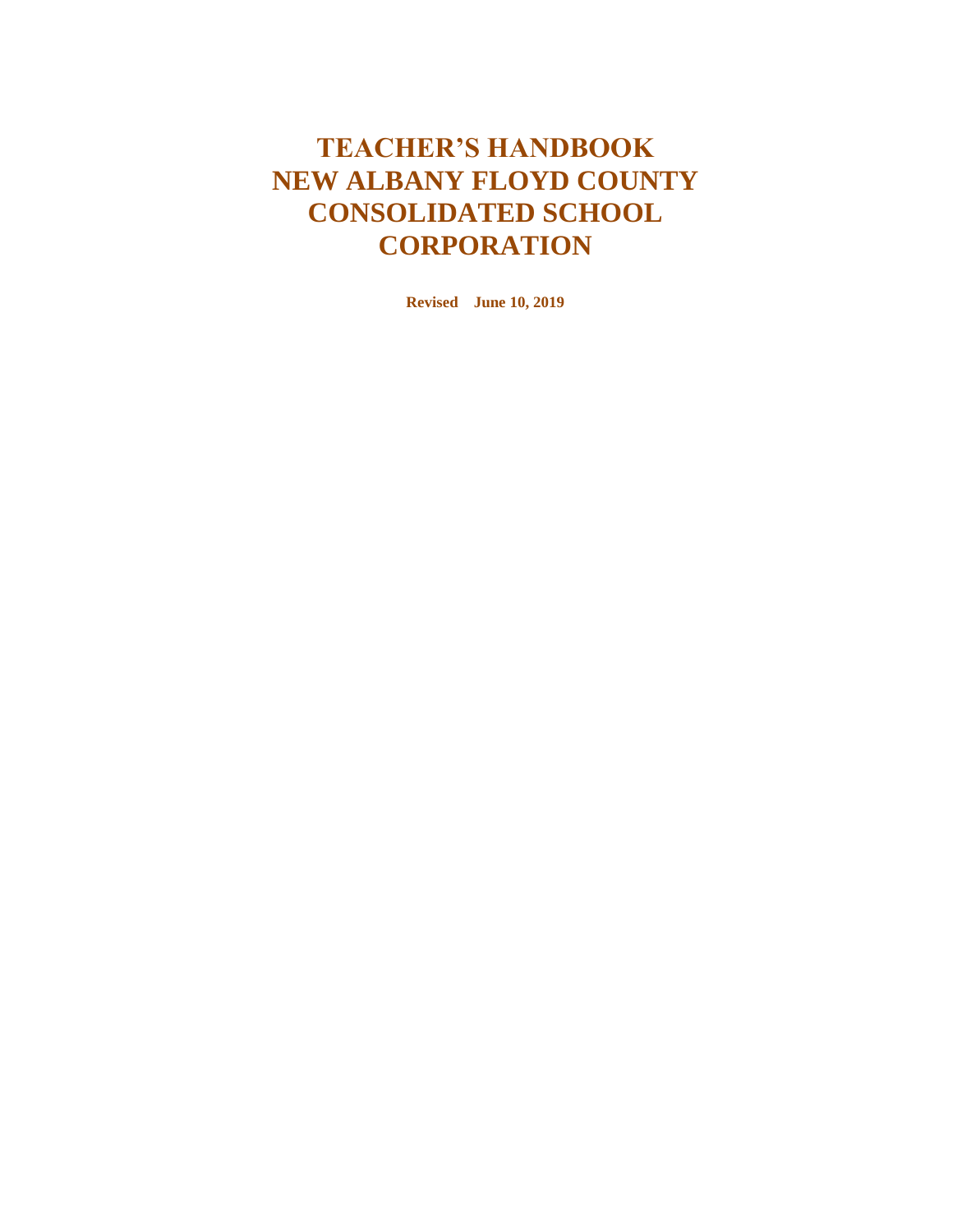## **Table of Contents**

| Assignments                                              | $\mathbf{1}$            |
|----------------------------------------------------------|-------------------------|
| Association                                              | $\mathbf{1}$            |
| <b>Association Business</b>                              | $\mathbf{1}$            |
| <b>Association President</b>                             | $\mathbf{1}$            |
| <b>Board Rights</b>                                      | $\mathbf{1}$            |
| <b>Building Committees and Central Discussion</b>        | $\overline{\mathbf{c}}$ |
| Calendar                                                 |                         |
| <b>Cancellation of School</b>                            | $\frac{2}{2}$           |
| Certification                                            | 3                       |
| Communicating with Students                              | $\overline{\mathbf{3}}$ |
| Day                                                      | $\overline{\mathbf{3}}$ |
| Delays of School                                         | $\frac{3}{3}$           |
| Direct Deposit                                           |                         |
| Discipline of a Teacher                                  | $\frac{3}{3}$           |
| <b>Dress Guidelines</b>                                  |                         |
| Duty                                                     | 5                       |
| <b>Equipment and Facilities</b>                          | 5                       |
| Evaluation                                               | 5                       |
| <b>Extended Contracts and Counselors</b>                 | 6                       |
| <b>Extra Duty Assignments</b>                            | 6                       |
| <b>FMLA</b>                                              | 6                       |
| <b>Funerals of Staff and Students</b>                    | 8                       |
| <b>Involuntary Transfers</b>                             | $8\,$                   |
| Leave of Absence                                         | 8                       |
| Lunch                                                    | 9                       |
| Maternity/Paternity Leave                                | 9                       |
| Meetings                                                 | 10                      |
| Military Leave                                           | 10                      |
| New Teachers                                             | 11                      |
| Non-Credit Classes                                       | 11                      |
| <b>Payroll Deductions</b>                                | 11                      |
| Personnel File                                           | 11                      |
| Preparation Time                                         | 12                      |
| Professional Learning Communities                        | 12                      |
| Reduction in Force                                       | 13                      |
| Resignation                                              | 13                      |
| Safety                                                   | 13                      |
| <b>Special Education</b>                                 | 13                      |
| Substitutes                                              | 13                      |
| Summer School and Classes outside the Regular School Day | 13                      |
| <b>Teaching Load</b>                                     | 14                      |
| <b>Temporary Student Dismissal</b>                       | 14                      |
| <b>Transporting Students</b>                             | 14                      |
| Vacancies                                                | 15                      |
| <b>Vehicle Security</b>                                  | 15                      |
| <b>Voluntary Transfers</b>                               | 15                      |
| Volunteering                                             | 15                      |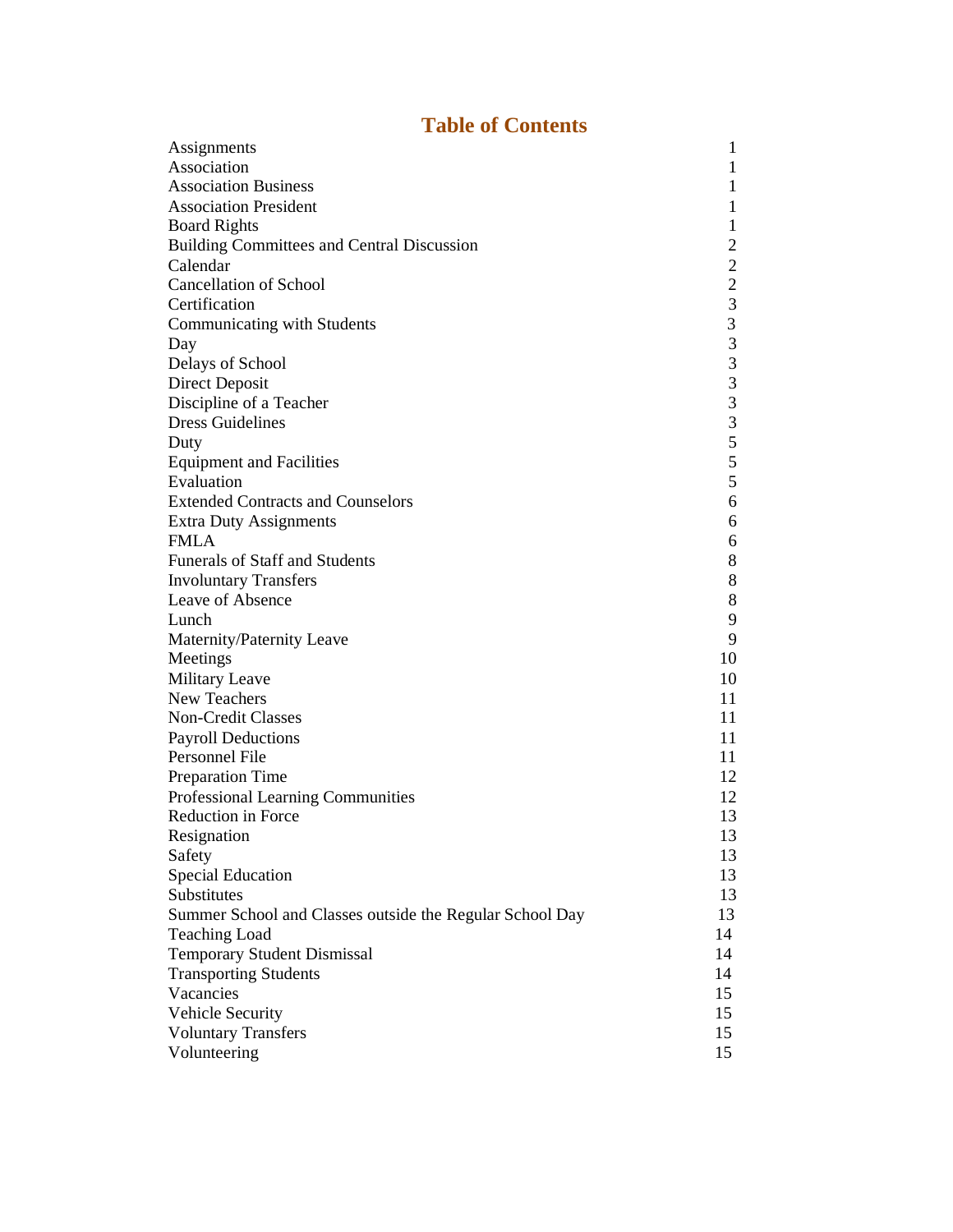### **Assignments**

Teachers should be notified of their assignments as soon as feasible. Administration has the authority to assign a teacher within a building to any grade level, subject matter area or other area of responsibility for which the teacher is certified.

If a secondary subject matter department chairperson assignment is made, it will include some preparation time (either a period during the daily schedule or some days each year) to carry out essential department chair responsibilities.

### **Association**

Administration recognizes the Association as the acting representative of teachers as set forth in Indiana Code.

### **Association Business**

The Association and its representatives will have the privilege to use school buildings at reasonable times, at the prevailing rental schedule and the Association shall follow the same scheduling practices as other organizations in reserving use. The Association may make reasonable use of the facilities of the inter-school mail and email systems, the Corporation web site and of bulletin boards in areas frequented by teachers except in instructional and student use areas. The Association may make reasonable use of Corporation owned audio visual equipment, phones, computers, duplicating equipment, and paper; provided that no equipment shall be moved from the site on which it is maintained, and provided further that such use shall not interfere with any school program. The President of the Association or his/her designee shall be allowed to visit schools to investigate teacher complaints.

### **Association President**

The President of the Association will be sent a copy of the Agenda for all public sessions of the Board of School Trustees and will be given additional information that is sent to the Board relating to such public session Agenda items, provided that the Association will not be given confidential material developed for purposes of decision making or any material relating to topics which may be discussed in Executive Session. The distribution to the President of the Association shall be at the same time and in the same manner as the distribution to the Board of School Trustees. The President of the Association will be given a copy of the Minutes of the meetings of the Board of School Trustees immediately following approval by the Board.

#### **Board Rights**

The Board of School Trustees of the New Albany-Floyd County Consolidated School Corporation has the sole responsibility and authority to establish, manage and direct, on behalf of the public, all the operations and activities of the School Corporation to the full extent authorized by law.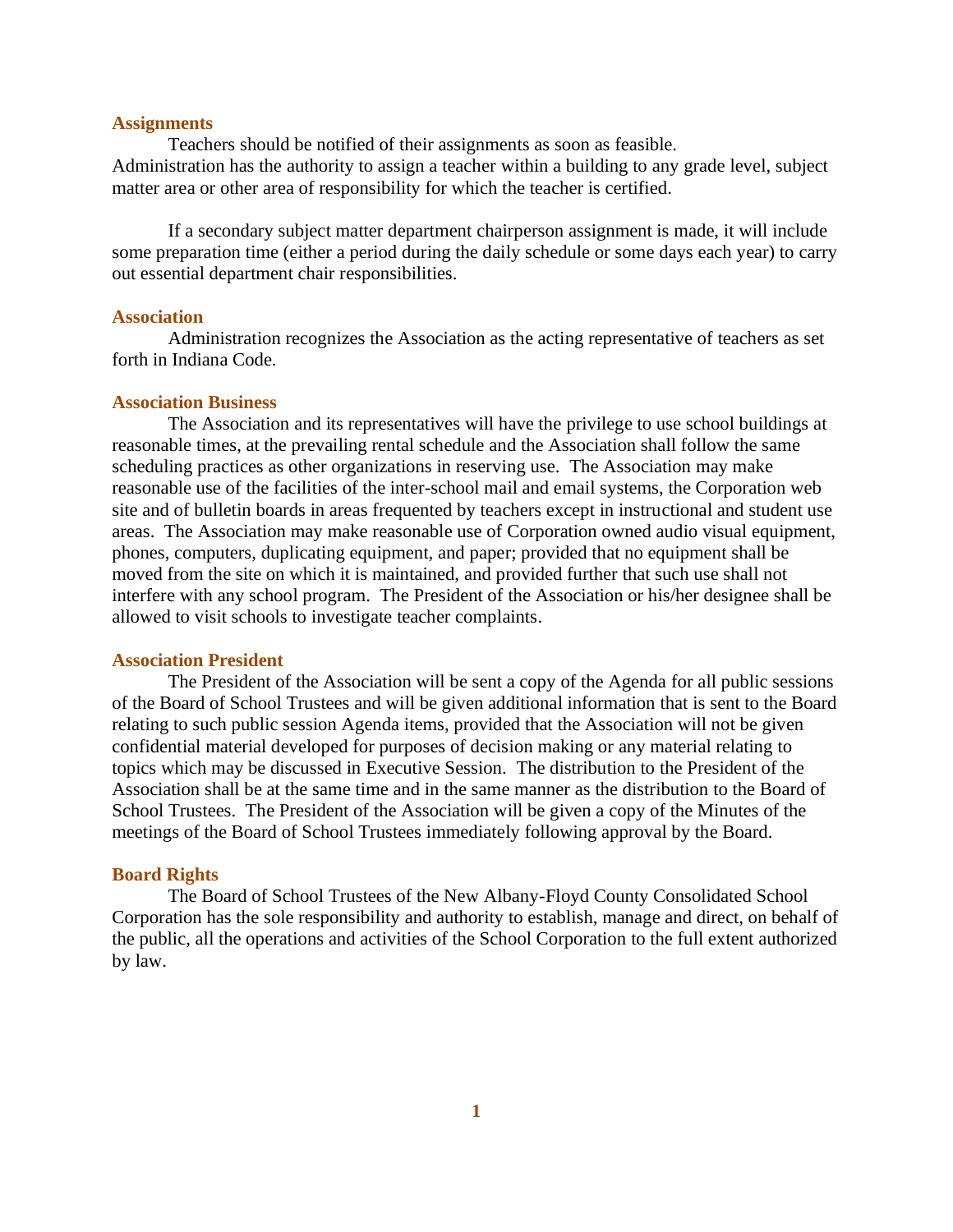### **Building Committees and Central Discussion**

Administrators and Association representatives shall constitute the Building Committee for each building. The Building Committee shall, if either party requests, meet at mutually convenient times, no fewer than four (4) times each year to discuss building issues. Notes from the Building committee shall be sent to the Association President, Assistant to the Superintendent for Administration and Operations, and the appropriate Assistant Superintendent. Corporation issues and mandatory items for official discussion will be discussed at Central Discussion or with a committee that has been mutually agreed upon by Administration and the Association.

Official subjects of discussion per Indiana Code:

- Curriculum development and revision
- Selection of curricular materials
- Teaching methods
- Hiring, evaluation, promotion, demotion, transfer, assignment and retention of employees
- Student discipline
- Expulsion or supervision of students
- Pupil/teacher ratio
- Class size or budget appropriations
- Safety issues for students and employees in the workplace, except those items required to be kept confidential by state or federal law
- Hours
- Funding for a plan for remediation program for any subset of students enrolled in kindergarten through grade 12
- The following nonbargainable items
	- $\triangleright$  Teacher appreciation grants
	- $\triangleright$  Individual teacher appreciation grant stipends to teachers
	- ➢ Additions to base salary based on teacher appreciation grant stipends
- The pre-evaluation planning session required under I.C. 20-28-11.5-4
- The superintendents report to the governing body concerning staff performance evaluations required under I.C. 20-28-11.5-9
- A career pathway and mentorship plan established under I.C. 2-20-42.2

### **Calendar**

Discussion will take place with the Association on calendar issues including hours and days.

### **Cancellation of School**

If regular classroom instruction is canceled by Administration on any of the scheduled attendance days, teachers' salaries and wage related benefits, including sick leave and personal leave days, shall not be reduced by such cancellation.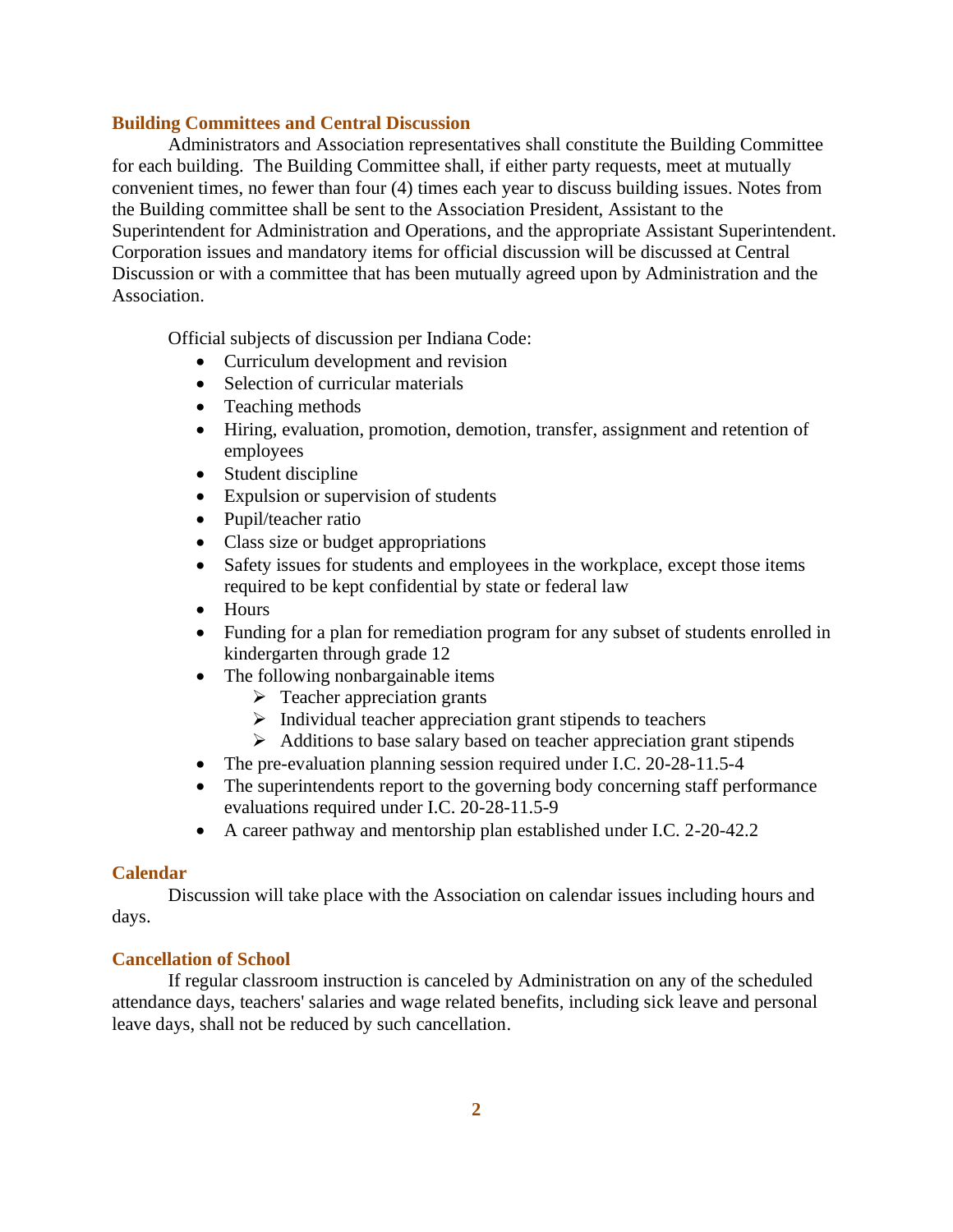### **Certification**

All teachers are required to have an official transcript of college credits and a proper certificate to teach, issued by the Indiana Department of Education, on file in the Human Resources Office. The securing and renewal of a certificate is the responsibility of the teacher. A teacher will not be issued an individual contract, or be permitted to teach in any school year, if his/her teacher's certificate has expired prior to the beginning of that school year, unless the teacher provides sufficient evidence that he/she has met the qualifications necessary for the renewal of proper certification and has taken all the necessary action to secure such certification. A non-licensed teacher will be required to obtain a substitute permit until such time that a certified license is obtained.

### **Communicating with Students**

When communicating with students, the preferred method is mass communication using approved School Corporation platforms. When communicating with individual students regarding curriculum, teachers should use School Corporation platforms. When communicating with students from a personal platform/device, another adult (assistant coach, teacher, parent administrator) must be included on the communication.

### **Day**

| <b>Elementary Teachers</b>    | M, T, TH, F | $7:45-2:38$   |
|-------------------------------|-------------|---------------|
|                               | W           | $7:45-3:38$   |
| <b>Middle School Teachers</b> | M, T, TH, F | $8:55-3:50$   |
|                               | W           | $8:05 - 3:50$ |
| <b>High School Teachers</b>   | M, T, TH, F | $7:35-2:31$   |
|                               | W           | $7:35-3:26$   |

### **Delays of School**

If Administration delays the opening of school on any particular day, teachers shall be required to arrive at school at the designated period of delay after their normal time to report. For example, if the delay time is two (2) hours, teachers report two (2) hours after their normal time to arrive at school.

### **Direct Deposit**

All teachers shall enroll in the direct deposit program. The teacher shall have access to his/her pay information online.

### **Discipline of a Teacher**

Any reprimand, warning, discipline, or investigation of a teacher shall be issued in a professional manner. Reprimands shall not be conducted in the presence of students, parents, or other teachers (excepting the Exclusive Representative).

#### **Dress Guidelines**

The Association and Administration believe that by creating a focus on professionalism we establish and maintain a more effective and positive learning environment for our students. We believe that "dressing for success" is an integral part of being the classroom instructional leader.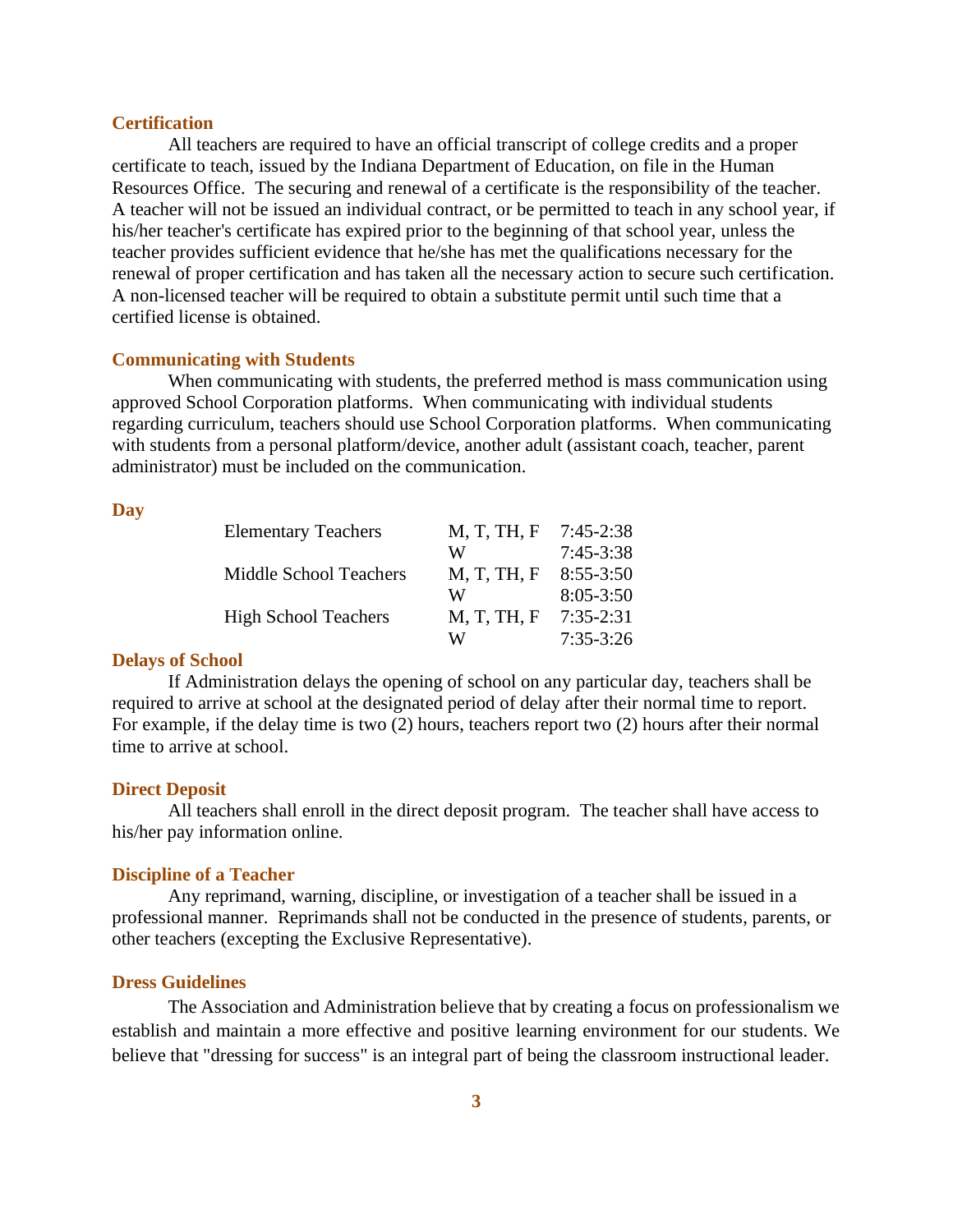We believe "Business Casual" is the standard most appropriate for general classroom teachers who must be relatable to students, yet active throughout a busy classroom. These professional dress guidelines would be appropriate for scheduled conferences with parents and student days.

### Definitions/Guidelines

The *New York Times* cites job search engine Monster.com's definition as "...dressing professionally, looking relaxed, yet neat and pulled together". The National Education Association advises that teachers "avoid tight-fitting, revealing, or trendy clothing."

While "Business Casual" is the agreed upon standard, teachers are free to wear "Business Attire" such as sport coats, ties, appropriate dresses, and suits.

### Business Casual Guidelines for Men

**Shirts** — Collared shirts or sweaters

**Pants** — dress pants, dress jeans, casual slacks (such as khakis)

**Shoes —** Dress or casual shoes

### Business Casual Guidelines for Women

**Shirts —** collared shirts, dress tops without collars, or sweaters **Pants/Skirts —** dress pants, dress jeans, casual slacks (such as khakis), or skirts **Shoes —** dress or casual shoes

#### Dressing Professionally for Specialized Teaching Duties

• Teachers such as visual arts, physical education, trade and industry programs, culinary arts, health careers service program, and ROTC will need to dress to their particular business standards.

• Special education teachers such as preschool program and intense intervention program will need to dress appropriately for special types of instruction.

• All teachers, at certain times, will need to dress appropriately for special types of instruction. Examples of this include field days, field trips, science labs, and some outdoor activities.

### Special Days at Individual Schools

• The Building Committee at each school will be allowed to have special days at schools where business casual is not the dress for the day. Examples may include school "pride" days, Read Across America, beach day, or other "spirit" days.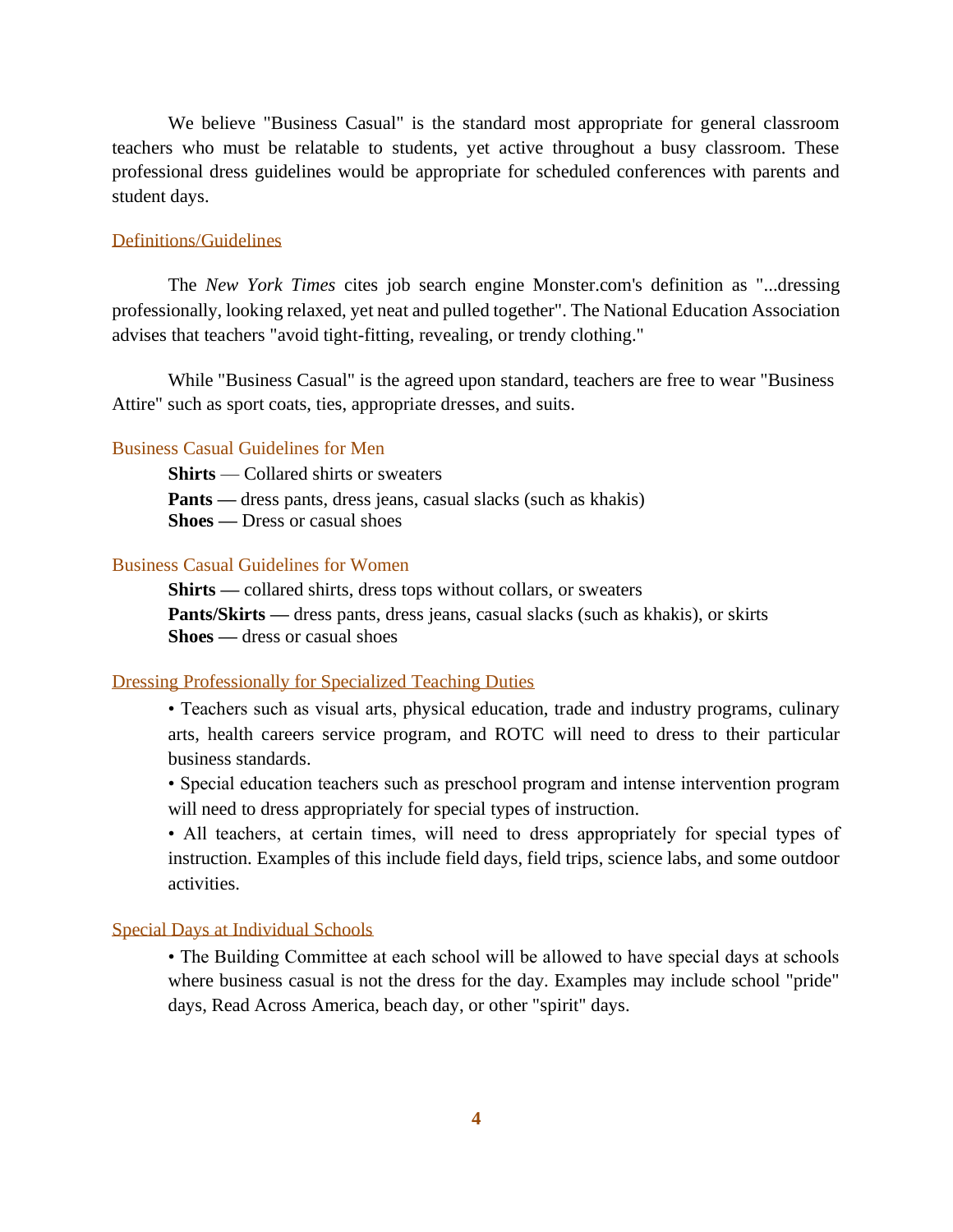### **Duty**

Teachers may be placed on duty for safe arrival and dismissal of children beyond the student day**.**

### **Equipment and Facilities**

The Board shall make a reasonable effort to provide for use by teachers for school related purposes:

- 1. Computer and e-mail
- 2. Supplies, textbooks, and teaching materials
- 3. Space for a faculty lounge and space for teachers to eat lunch
- 4. Storage space
- 5. Restroom facilities
- 6. Copying equipment
- 7. Telephone

### **Evaluation**

Administration is not required to notify teachers of a specific date or time for observations. However, all monitoring or observation of a teacher's work performance shall be conducted openly and with full knowledge of the teacher involved.

Each teacher observed shall receive an exact copy of the evaluation form and the observation form which the administration may complete in the timeframe in accordance to DOE guidelines on observations and evaluations.

Each teacher shall sign all copies of the evaluation form and the observation form that are placed in the teacher's personnel file. Such forms shall include a statement indicating that the teacher's signature shall not be construed to indicate agreement or disagreement with the statements contained on the form. A teacher may submit written comments pertinent to a particular evaluation and/or observation form and such comments shall be attached to that form.

A teacher may deliver written comments pertinent to any evaluation to the Assistant to the Superintendent for Administration and Operations or the Director of Human Resources. Such comments shall be attached to the evaluation and become a part of the teacher's personnel file at the Administrative Services Center.

When an evaluation form or observation form indicates that a teacher's performance is rated "needs improvement" or "ineffective", the evaluator and the teacher shall develop a remediation plan (professional development plan) of not more than ninety (90) school days in length to correct the deficiencies noted in the teacher observation/evaluation form.

Evaluation forms and procedure**s** shall be periodically reviewed at Central Discussion.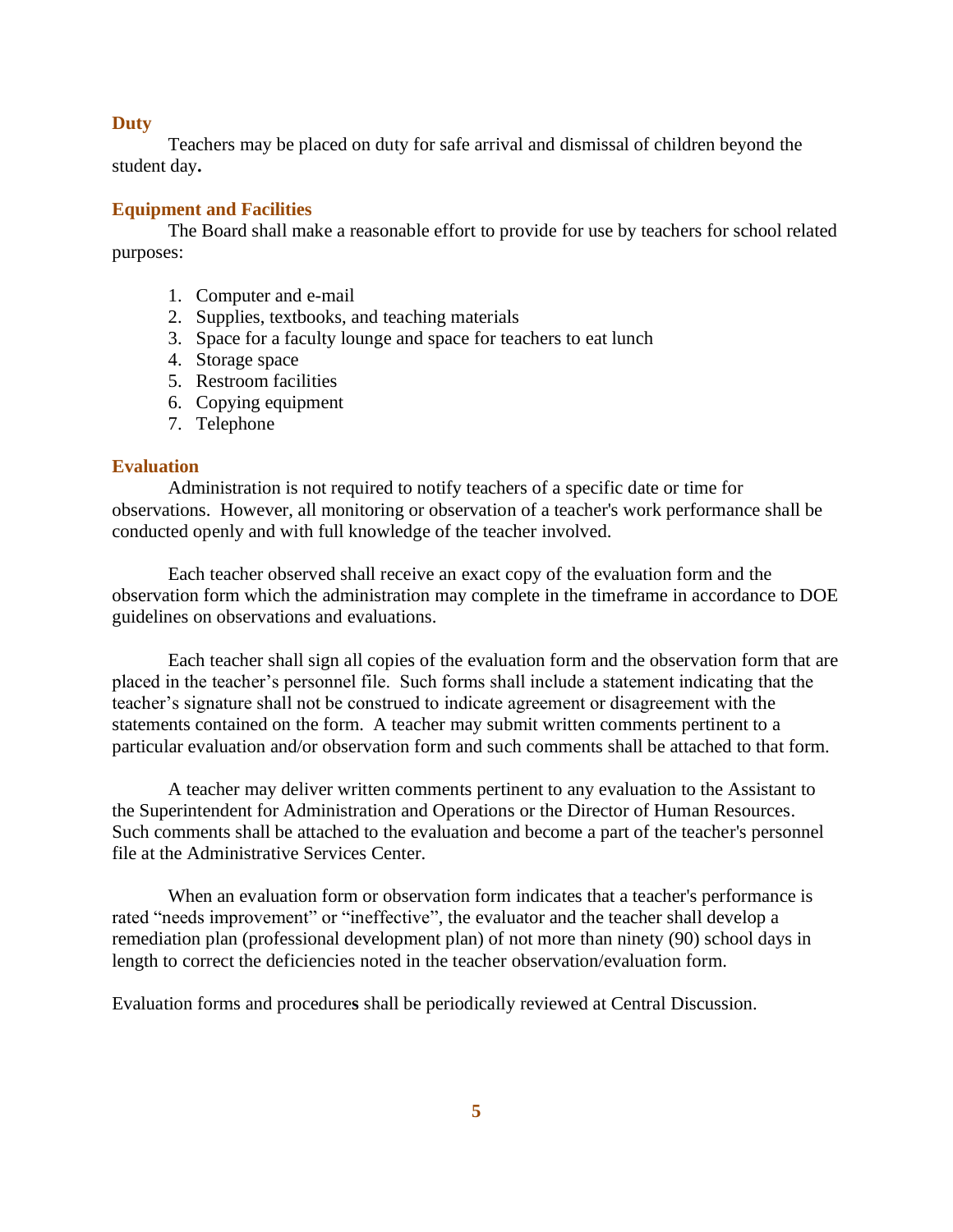### **Extended Contracts and Counselors**

Administration, after discussion with the Association, may create job descriptions which require a teacher to serve on an extended contract. Any teacher on an extended time contract shall be paid at his/her daily rate for each day beyond the regular number of teacher attendance days unless stated otherwise in the Master Contract.

High school and middle school counselors will work six (6) additional days by mutual agreement of Administration and the Association; any additional work days will be scheduled by the building principal following consultation with the building counselors, the Assistant to the Superintendent for Administration and Operations, and the Director of Human Recourses.

### **Extra Duty Assignments**

Administration has the authority to hire and remove a teacher from any extra-duty assignment. Administration may fill any extra-duty assignment that does not require certification with a person not defined as a teacher. If the selection process established by the Board to fill an extra-duty assignment includes persons other than administrators in the Corporation, the Association shall have representation in such selection process.

Extra-duty assignments shall be made on a voluntary basis, unless such an assignment is an integral part of a position, or it is not feasible to fill an extra-duty assignment with a suitable volunteer. A teacher who wishes to resign from an extra-duty assignment which is not an integral part of his/her position may do so, and Administration will make every reasonable effort to replace such teacher with a suitable volunteer. If a teacher gives advance notice of the desire to resign from such an extra-duty assignment, at least one (1) school year in advance of the time the resignation would be effective, the teacher may resign and will not be reassigned to that extra-duty assignment.

### **FMLA**

The Family and Medical Leave Act (FMLA) entitles eligible employees of covered employers to take unpaid, job-protected leave for specified family and medical reason. FMLA provides for up to 12 weeks of unpaid, job-protected leave for certain family and medical reasons. FMLA eligibility rules apply.

Any leave for purposes covered by the FMLA is considered FMLA leave even if the employee does not specifically request a FMLA leave.

The maximum FMLA leave is 12-weeks (60 work days). Spouses employed by NAFCS will be limited to a combined total of 12-weeks (60 work days) of leave for certain situations as defined in the FMLA. The "rolling 12 month period measured backward" as per Federal Regulations part 825 is used to determine available leave.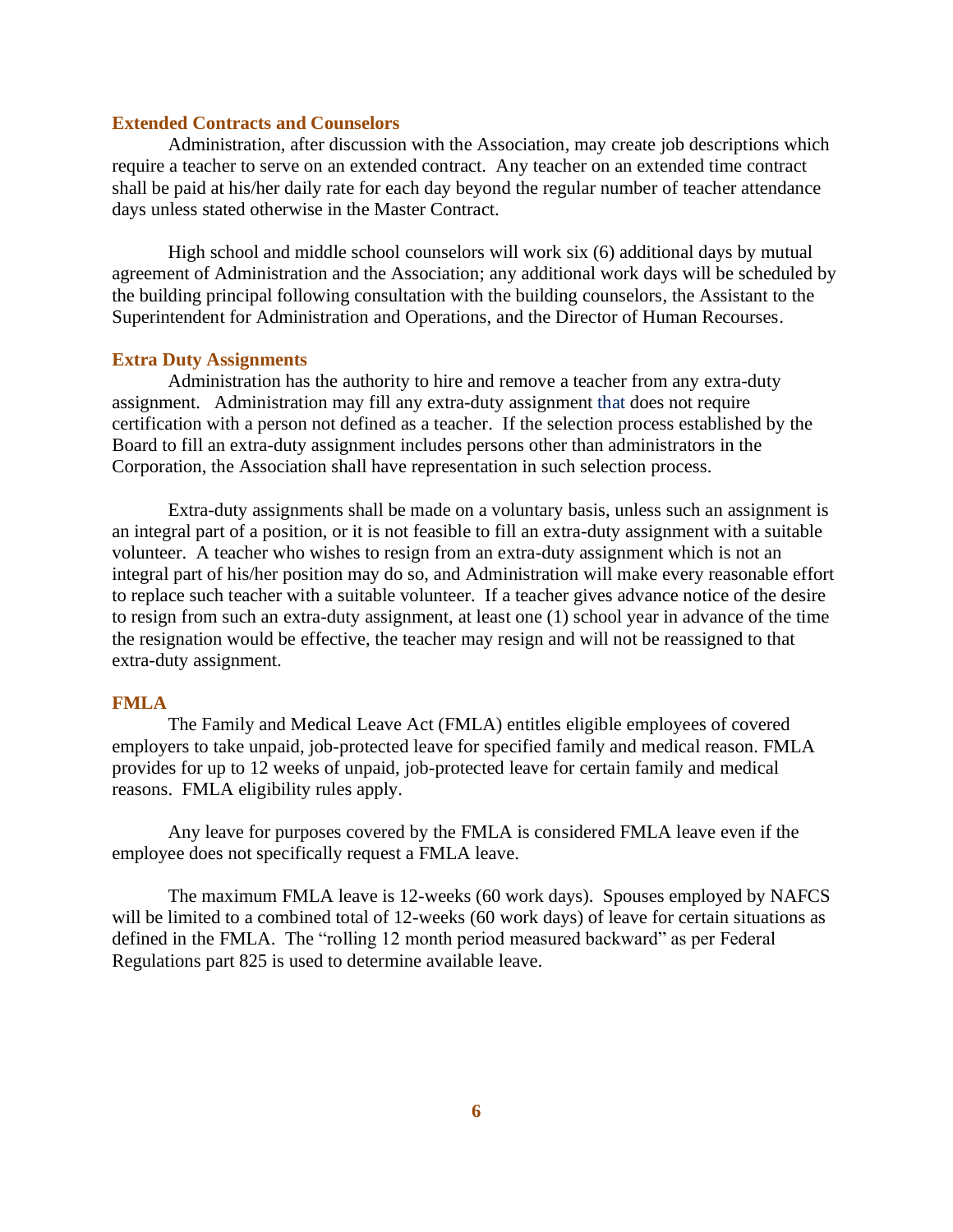### Reasons for Taking Leave:

- a. To care for the employee's child after birth, placement for adoption or foster care (up to one (1) year after birth or placement).
- b. To care for the employee's spouse, son, daughter or parent who has a serious health condition. *Special rules may apply for parents and adult children.*
- c. For a serious health condition that makes the employee unable to perform the employee's job.
- d. For any qualifying exigency arising out of the fact that the employee's spouse, son, daughter, or parent is a covered military member on "covered active duty".

### Notice and Medical Certification:

The employee will be required to provide advance leave notice, when possible, and may also be requested to provide medical certification. Taking a leave may be denied if requirements listed are not met.

- a. The employee must provide thirty (30) days advance notice when the leave is "foreseeable".
- b. The employee may be required to provide medical certification to support a request for leave because of a serious health condition. Second or third opinions (at the employer's expense) may also be required. A fitness for duty report is required before the employee may return to work.
- c. During any FMLA leave, the employee is obligated to notify the supervisor on a regular basis (as determined at the start of leave) of their condition and the estimated date of return to work.

### Job Benefits:

- a. For the duration of FMLA leave, NAFCS will maintain the employee's health coverage.
- b. During any FMLA leave the employee is expected to continue making the regular premium contributions for all insurance benefits. If paychecks are being received, regular deductions will be made, otherwise the employee will be expected to make regular payments on the 1st of each month.
- c. Available and applicable sick days MUST be used concurrently while on FMLA leave.
- d. Upon return from a FMLA leave, most employees will be restored to their original or equivalent positions.

### **Conclusion**

This is not intended to be an exhaustive explanation of the FMLA. For complete details, please refer to 29 C.F.R. part 825.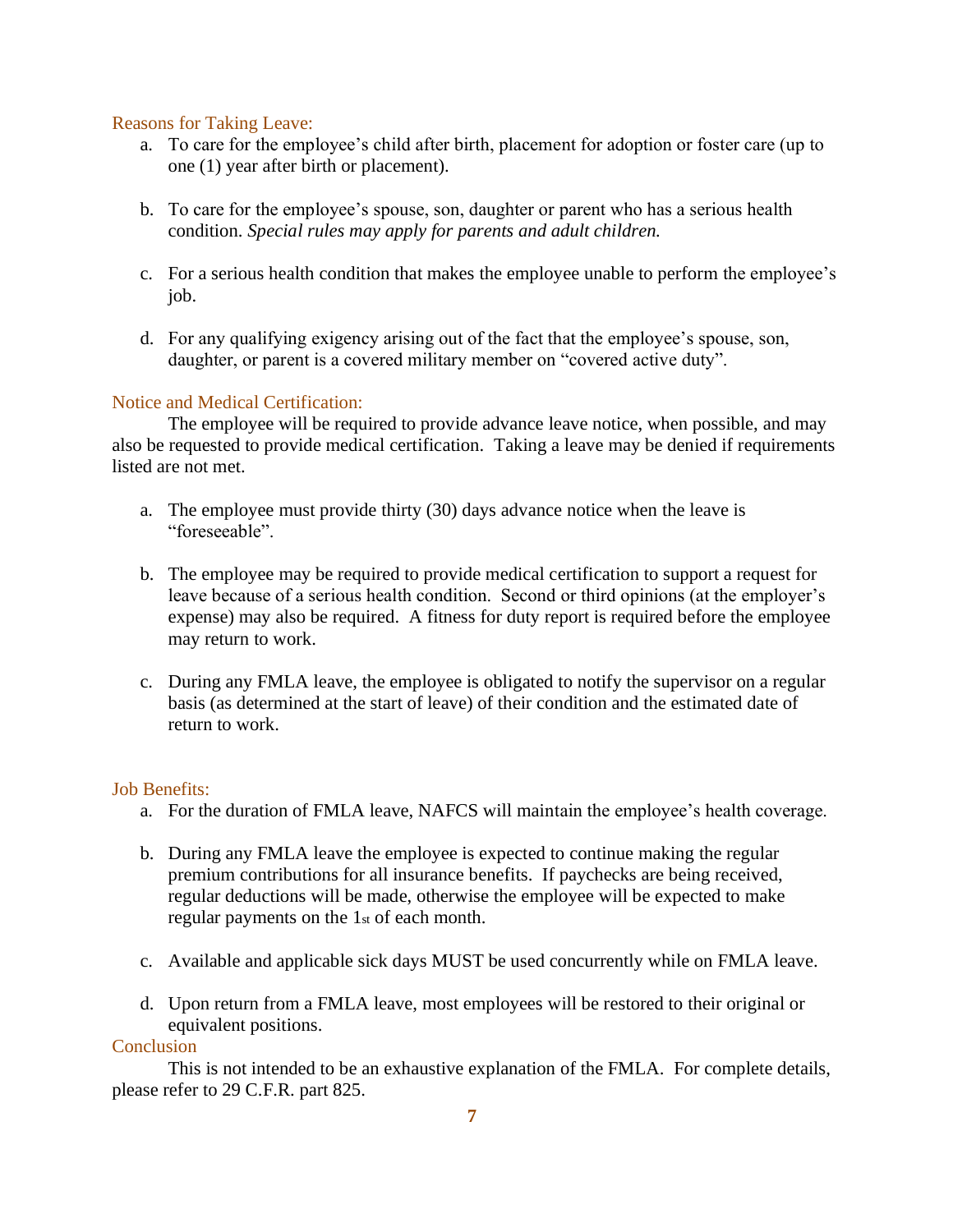### **Funerals of Staff and Students**

In the event a member of staff or student passes away and his/her funeral is scheduled during a regular school day, Administration shall make every effort to permit teacher**s**, upon request to his/her building principal, sufficient time away from his/her regular assignment, to attend their funeral.

### **Involuntary Transfers**

Involuntary transfers may be made for good cause:

When a change in the student population in building results in an administrative decision to increase/reduce the number of teachers in that building, length of service in the Corporation will be one of the factors considered in selecting those to be involuntarily transferred. Teachers in the affected building will be given an opportunity to volunteer to be transferred before the final decision regarding transfers is made. If sufficient suitable volunteers exist, no involuntary transfers will be made for the purposes described in this subsection. Any teacher selected for involuntary transfer will be given information about assignments available at the time of the transfer and will be considered for any available assignment for which he/she is qualified and in which he/she indicates an interest.

Notice of involuntary transfer shall be sent to the teacher involved as soon as possible following the administrative decision.

A teacher involuntarily transferred shall, upon request, be given a statement of the reasons for the involuntary transfer and a conference with the appropriate administrator.

### **Leave of Absence**

In addition to other leaves of absence expressly provided for herein, the Board may approve a leave of absence without pay or other benefits, subject to the conditions set out below, provided the leave is for one full school semester or one full year, and provided further that the leave is requested for reasons of physical disability, political activities, study, travel, service in the Peace Corps, Vista, religious missionary work, a teacher exchange program, the Teacher Corps, or service as an officer of the local, state, or national Association.

Insofar as possible, a teacher shall apply for a leave of absence prior to the end of the school year preceding the semester(s) for which the leave is requested. In every instance, to be considered by the Board, a teacher must apply for a leave of absence a sufficient time in advance of the proposed absence to allow Administration to arrange for an appropriately qualified replacement for the departing teacher and to allow Administration to evaluate the application. The application shall contain a detailed statement of the purpose of the leave of absence and the manner in which the leave will be of value to the Corporation.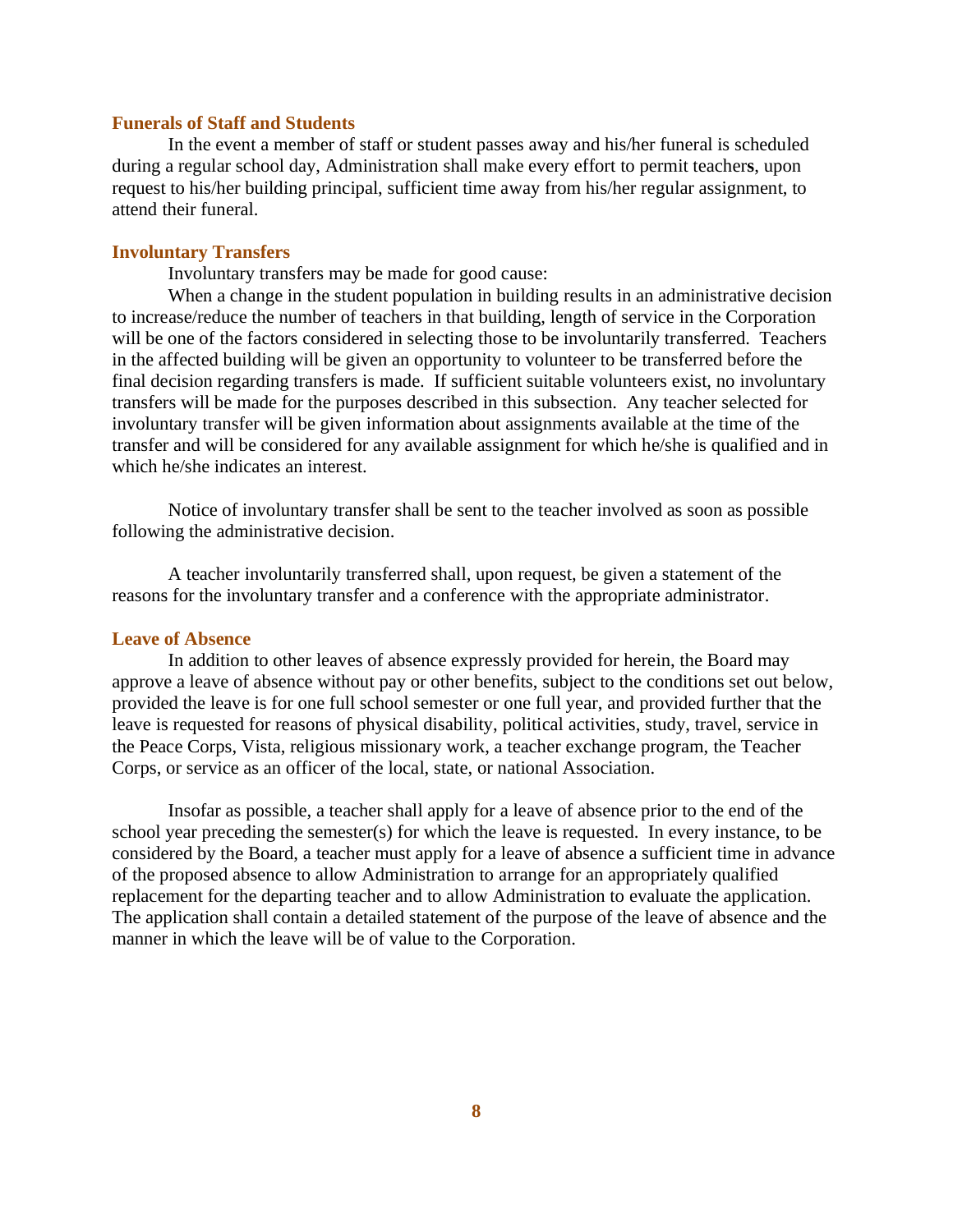Each teacher on an approved leave shall notify Administration, in writing, not later than sixty (60) days prior to the end of the leave, if he/she intends to return to employment with administration upon expiration of the leave. Failure to supply such notice shall relieve the Administration of any obligation to return the teacher to work in the Corporation. Administration shall be obligated to return a teacher to work in the first semester following the expiration of the leave; if the teacher refuses a position for which he/she is certified,

Administration shall have no further obligation to return the teacher to work in the Corporation. Teachers returning from approved leaves shall retain credit for years of teaching service and sick leave credits as of the time the leave commenced, provided such teachers return immediately upon the expiration of the leave.

Teachers returning from approved leaves shall retain their status upon returning from leave provided such teachers return immediately upon the expiration of the leave. If a teacher received a leave of absence for humanitarian or governmental service, and such service requires a minimum time commitment of more than one (1) year, Administration will, upon request submitted not later than sixty (60) days prior to the end of the first leave of absence, make every reasonable effort to grant a second leave of absence for a period of one (1) year. When legally possible under Indiana Statutes, Administration will employ teachers replacing teachers on an extended leave of absence on a temporary contract.

Notwithstanding Administration's obligation to return a teacher to work after any leave of absence, if at the time a teacher is scheduled to return from any leave of absence, including maternity leave, Administration is carrying out a reduction in force; the teacher shall be assigned, or laid off in accordance with Indiana Code.

Administration may grant teachers such other leaves of absence upon such terms and conditions as it deems appropriate. Administration may limit the number of discretionary leaves.

### **Lunch**

The administrative staff will provide duty-free time (this does not include supervising students) of at least thirty (30) minutes between the hours of 10:00 a.m. and 2:00 p.m. for all teachers of the Corporation

### **Maternity/Paternity Leave**

A teacher may request an unpaid parental/maternity leave of absence up to one (1) year at any time following the birth of the child or an adoption of a child. The leave may not exceed one year from the date of the birth. An exception may be granted in cases of a medical emergency and notification to the Human Resources Office with at least thirty (30) days before the date on which the desired leave is to start when possible. Any such request will include the length of the leave requested and physician's medical certification. An approved leave will run concurrent with FMLA, when applicable. Leaves prior to the birth of the child will only be granted through an approved FMLA request. This leave may also be extended at the option of the Board.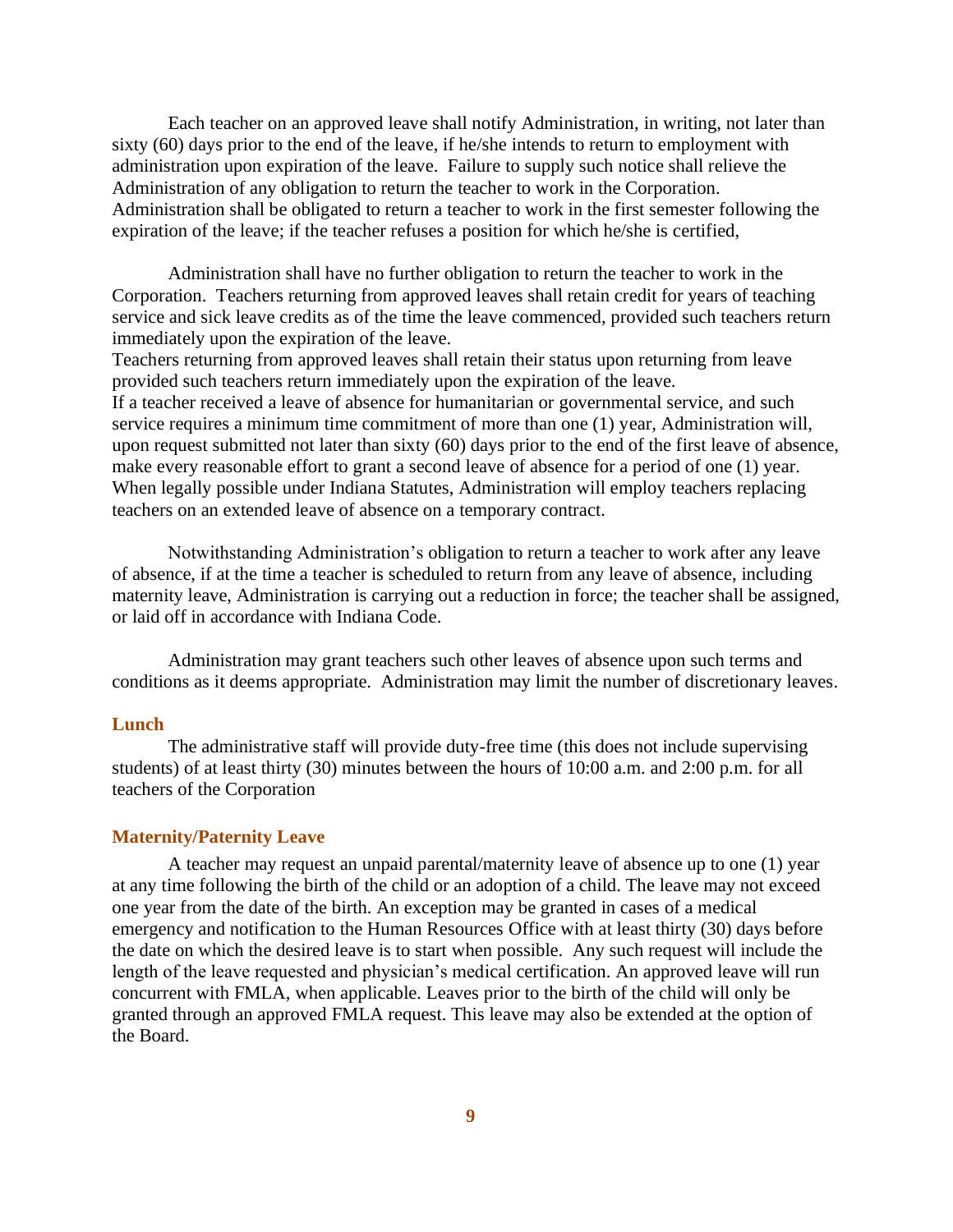A request for parental/maternity leave of absence shall be received in Human Resources at least thirty (30) days in advance of the effective date of said leave request when possible. In cases involving adoption, should circumstances warrant the thirty-day (30) requirement may be waived provided advance notice of intent to apply for parental leave because of adoption of a child was made.

The parental/maternity leave request must contain beginning and ending dates (at least tentative), thus establishing the approximate duration of the request.

A teacher returning from such leave will be placed on the salary compensation schedule at a rate no less than their most recent salary, and shall be eligible for all benefits provided by the corporation.

A teacher on maternity/paternity leave shall be offered a position at the beginning of the first semester following the end of the leave, provided the teacher has notified the Human Resources Office of intent to return no later than sixty (60) days prior to the end of the leave. If a teacher on maternity/paternity leave refuses a position for which she/he is certified, the Corporation shall have no further obligation to return the teacher to work in the Corporation. Prior to the first day of teaching following a maternity/paternity leave, the teacher must submit a written statement by a physician indicating that she/he is able to fulfill the requirements of her/his position.

If for any reason the maternity/paternity leave becomes unnecessary, Administration shall be required to return the teacher to work earlier than the beginning of the semester following the end of the leave as originally granted only upon the teacher's request and when a vacancy for which the teacher is qualified becomes available. If the teacher refuses a position for which she/he is certified, offered under these circumstances, Administration shall have no further obligation to return the teacher to work in the Corporation, either before or after the end of the leave originally granted.

#### **Meetings**

Teachers are required to attend meetings called by Administration. Every reasonable effort will be made to keep the number of meetings at a reasonable level and to make them reasonable in length.

### **Military Leave**

The Board will approve a leave of absence for any teacher for service in the armed services of the United States, regardless of the branch of service, pursuant to the applicable state and federal statutes.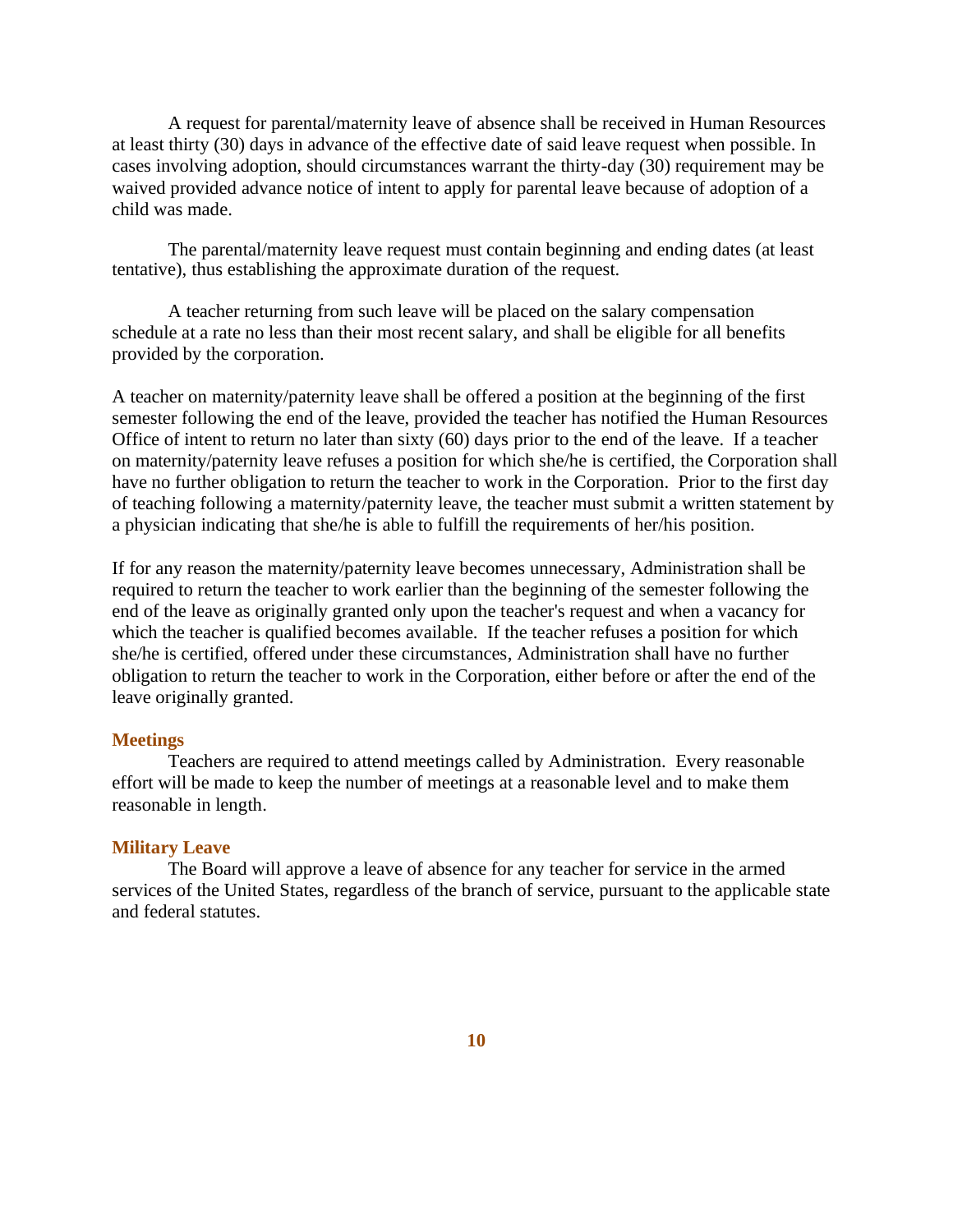### **New Teachers**

The names and addresses of all new teachers shall be furnished to the President of the Association as soon as is practicable after they are hired. The President of the Association will also be notified of Teacher orientations held at the beginning of the year to discuss Association business with new teachers.

### **Non-Credit Classes**

The School Corporation will announce the possible openings for teachers in the noncredit program in sufficient time for teachers to submit a statement of interest in such openings prior to the selection of the staff for the program. Teachers who apply for non-credit programs will be considered for available openings for which they are qualified. When possible, only Corporation teachers who apply will be considered for available openings in such non-credit programs.

#### **Payroll Deductions**

The Board will deduct from the salary of individual teachers the amounts for the following programs:

- a) Association dues and assessments
- b) Credit Union
- c) Association Political Action Committee
- d) Any voluntary insurance program designated for which the teacher pays all or any part of the premium
- e) Other items designated within the Master Contract.

### **Personnel File**

NAFCS designates that the official personnel file is maintained by the Human Resources Offices located at the Administrative Services Center (A.S.C.). A teacher shall be notified whenever any statement which is critical or derogatory of the teacher is made a part of the teacher's personnel file at the A.S.C. Teachers shall be given the opportunity to sign any derogatory or critical document to be placed in their personnel file. However, a teacher's refusal to sign any such document shall not prevent its placement in his/her personnel file. No written derogatory statements shall be used directly in the evaluation process, or in any disciplinary process, unless the teacher is notified of the derogatory material if it is to be placed in the teacher's personnel file in the A.S.C.If a teacher so desires, he/she shall be given opportunity to make a written statement to be attached to the derogatory statement. A teacher shall be permitted to see his/her personnel file at the A.S.C., except recommendations written at the teacher's request. A teacher may add appropriate material to such personnel file.

When the administration identifies a teacher with deficiencies which could lead to the teacher's dismissal and such deficiencies are not covered as a part of the observation and evaluation process, the appropriate administrator shall, as soon as reasonably possible, confer with the teacher and describe the deficiencies, suggest desired improvements, discuss resources available to the teacher, and, when appropriate, offer administrative assistance. The administrator shall confirm the substance of the conference and list specific suggestions for improvement in a written memorandum, a copy of which shall be provided for the teacher.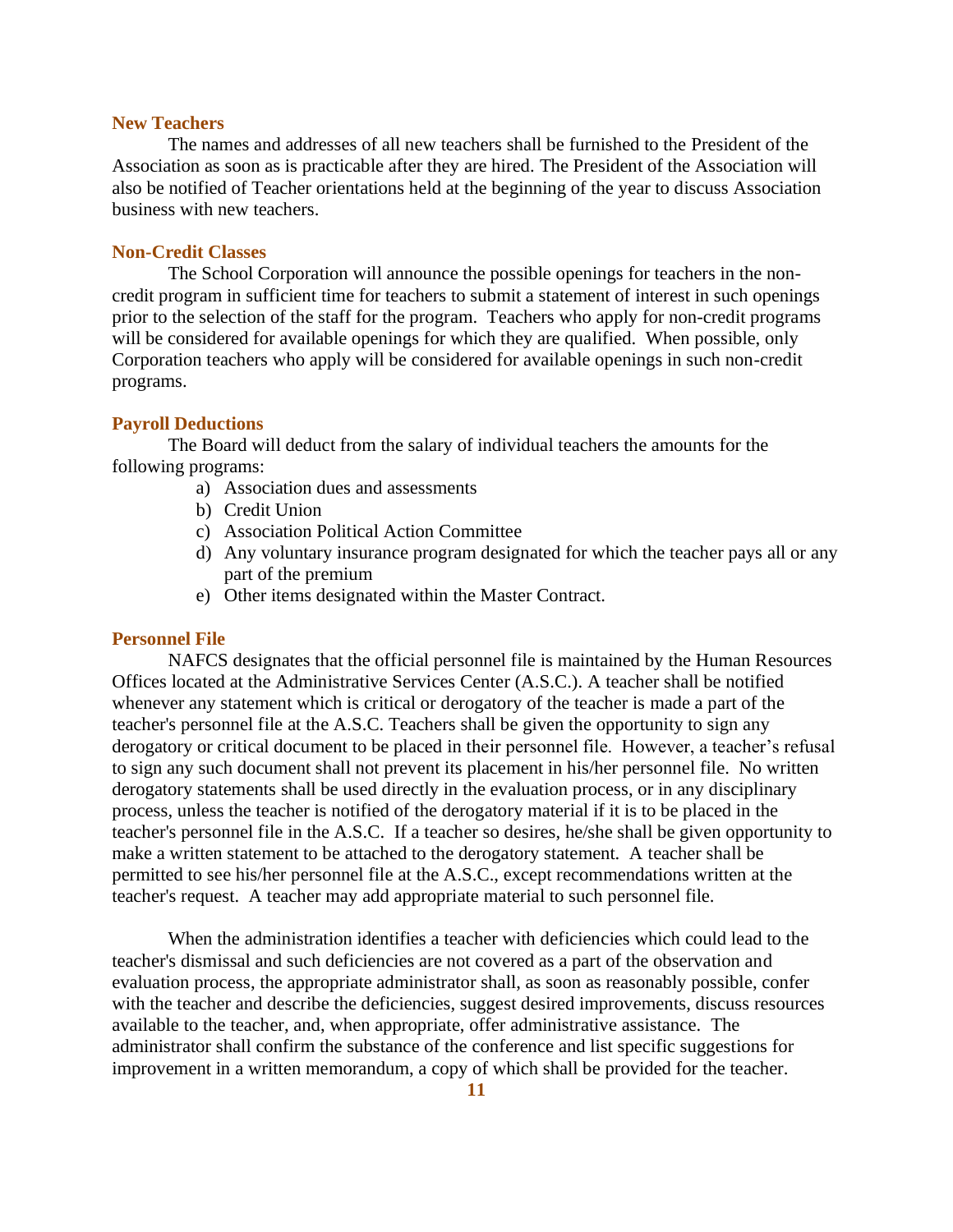All copies of the memorandum shall be signed by the administrator and the teacher. The memorandum shall include a statement indicating that the teacher's signature shall not be construed to indicate agreement or disagreement with the substance of the memorandum.

This memorandum shall become a part of the teacher's personnel file, and the teacher may, within ten (10) days of receipt of the memorandum, deliver written reactions to it, and these reactions shall also be placed in the teacher's personnel file. The administrator shall follow up on the initial conference with the teacher and, as is appropriate, confer with the teacher to indicate continuing deficiencies and/or improvement. Any such conference(s) described in this subsection are in addition to those associated with the final evaluation.

### **Preparation Time**

Administration and teachers understand the importance of preparation time. On a typical day, full time teachers are currently scheduled the following amounts of preparation time during the student day:

| $\bullet$ | Elementary | 36-40     |
|-----------|------------|-----------|
| $\bullet$ | Middle     | $45 - 50$ |
| $\bullet$ | High       | 48-49     |

Preparation time is that interval, free from student supervision, when teachers plan classroom procedures and activities; grade papers, evaluate school related program and curriculum; and hold conferences with students, parents, or collaborate with other staff members. Such time is not intended to be used for personal business.

Association building representatives may utilize their individual preparation time and any duty free time between the hours of 10:00 a.m. and 2:00 p.m. to conduct necessary Association business.

### **Professional Learning Communities**

We Embrace the *Three Big Ideas* of a Professional Learning Community:

- We accept *learning* as the fundamental purpose of our district and therefore are willing to examine all practices in light of their impact on learning.
- We are committed to working together to achieve our collective purpose. We cultivate a collaborative culture through development of high-performing teams.
- We assess our effectiveness on the basis of results rather than intentions. Individuals, teams, and schools seek relevant data and information and use that information to promote continuous improvement.

We Embrace the *Four Essential Questions* of a Professional Learning Community:

- What do all students need to know and be able to do?
- How will we know if they have learned it?
- How will we respond when some students do not learn?
- How will we enrich and extend the learning for students who are already proficient?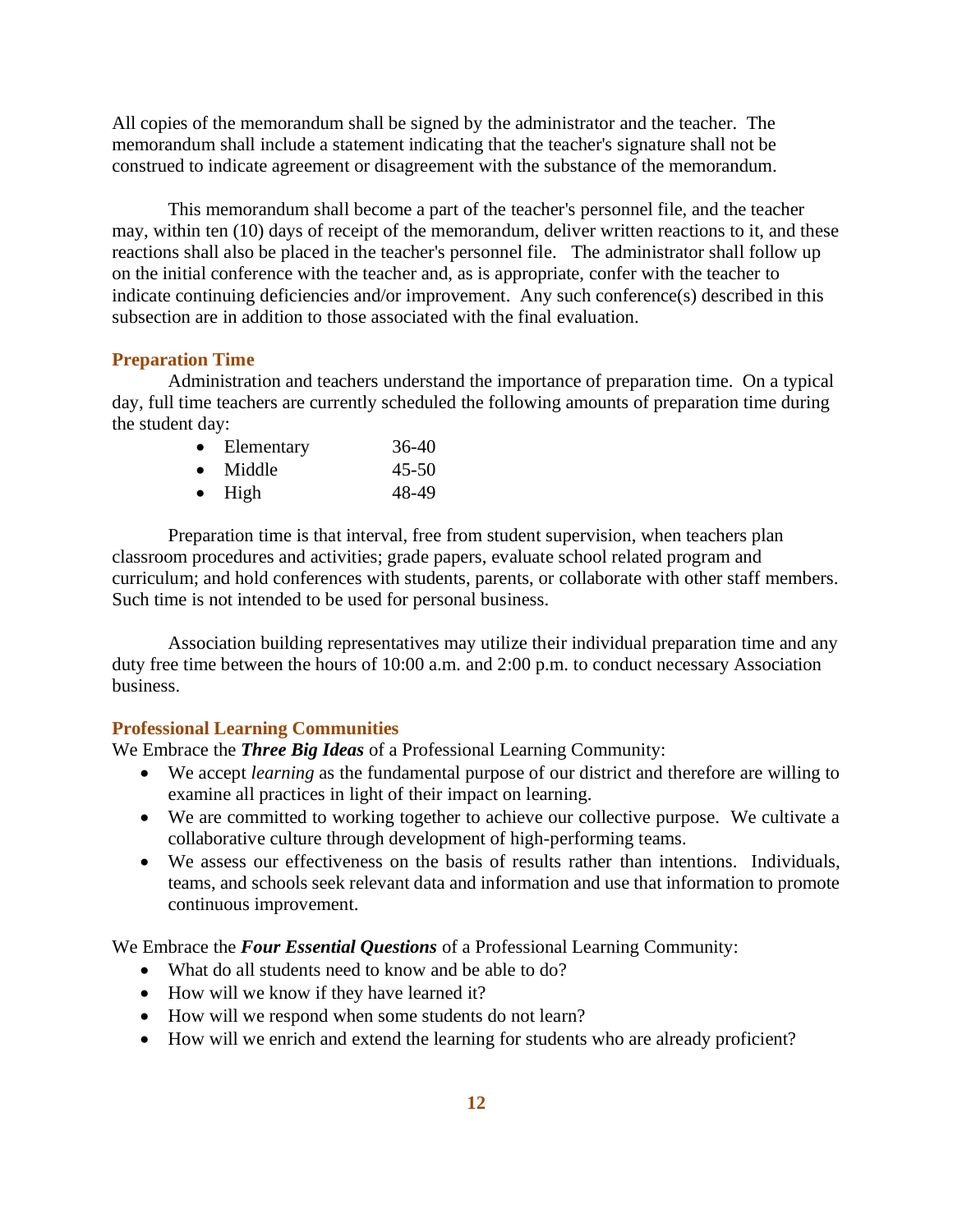### **Reduction in Force**

The Administration shall meet with the Association and discuss matters related to a reduction in force. The Board shall provide no fringe benefits for teachers during the period of layoff; however, teachers may continue their insurance coverage under the group insurance plan, at their own expense.

The Association will be given a copy of any layoff list, in a timely manner, before a recommendation is given to the Board of School Trustees.

### **Resignation**

Teachers shall give written notice, to the Superintendent, regarding their intent to resign as soon as possible.

#### **Safety**

The Board shall make every reasonable effort to provide safe and healthful conditions for all teachers.

### **Special Education**

Administration shall provide teachers with a copy of special education referral and testing guidelines for review and use by teachers. This procedure shall define the roles and responsibilities of administrators, teachers and staff. Teachers will follow all established administrative procedures when referring students for possible testing and special education placement. If at all possible, **c**ase conferences shall be scheduled during the teacher work day.

### **Substitutes**

Administration will obtain certificated substitutes for classroom teachers who are absent from the classroom unless substitutes are not available. An assignment to cover for a teacher who is absent and for whom no substitute is provided will be made on a voluntary basis, whenever possible

#### **Summer School and Classes outside the Regular School Day/Year**

Tentative openings for regular academic classes offered outside the regular school day and/or year shall be publicized and posted in appropriate buildings as soon as possible. Teachers desiring to obtain one of these tentative positions may submit an application to Administrator in accordance with directions contained on the posting of positions.

All Corporation teachers who apply for such regular academic classes will be considered for available openings for which they are qualified. Only Corporation teachers who apply will be considered for available openings in such regular academic classes, when possible. No teacher serving under a Temporary Contract will be employed as a teacher for a regular academic class outside the school year when teachers serving under a Regular Teacher's Contract remain applicants for such assignment.

Notice of employment to teach in a regular academic class outside the regular school day and/or year, contingent upon sufficient student enrollment, shall be sent to accepted applicants as soon as is practicable after the application period is closed.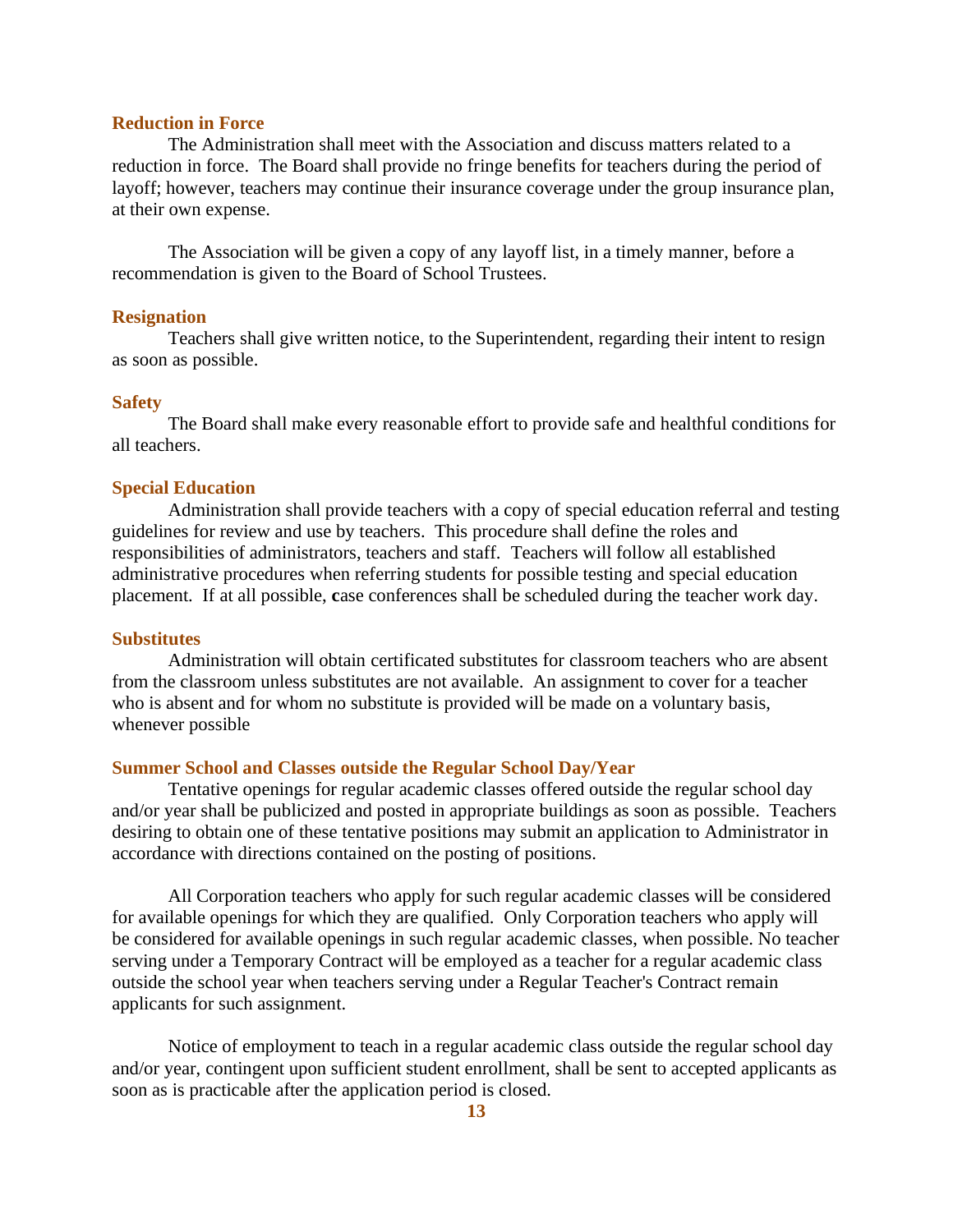### **Teaching Load**

Within the limits of available economic resources and physical facilities, administration will attempt to maintain reasonable, comparable teaching loads for teachers at like grade levels and for teachers of like courses.

### **Temporary Student Dismissal**

If a teacher concludes that a student has been disrespectful, disobedient or disruptive, and the teacher has attempted to resolve the situation, and such action has not been successful, the teacher shall report the matter, in detail, to the appropriate administrator. Administration will act within a reasonable length of time to utilize appropriate available resources to aid in bringing about an improvement in the circumstances as determined by the appropriate administrators in consultation with the teacher or teachers involved. The teacher shall be informed of the disposition of his/her referral.

Pursuant to Indiana Code, A teacher may remove a student from his/her class in order to ensure a safe, orderly, and effective educational environment. Such removal shall not exceed:

- a) Five (5) class periods for middle (grades 7-8) or high school students; or
- b) One (1) school day for elementary school students
- c) Two (2) half days for middle school (grades 5-6)

If a teacher intends to remove a student from class for more than one class period, he/she will first personally inform the building principal or his/her designee and make documented attempt**s** to discuss the situation with a parent, guardian, or caregiver. The final decision shall be the teacher's. Students removed from class must be given regular or additional school work to complete during removal from the classroom.

For the purposes of this section and clarification of the term "class period", the maximum time a student may be removed is:

- High or middle school (grades 7-8): 5 periods
- Middle school (grades  $5-6$ ) two (2) half days
- Prosser the remainder of the session from which the student was removed plus the next day's session.
- The equivalent of an "elementary school day" is twenty four (24) hours from the time of the student's removal from class.

### **Transporting Students**

Teachers shall not transport students in their personal automobile unless authorized to do so by an administrator. Parents will be informed and permission obtained whenever possible. The Board shall purchase liability insurance providing protection for teachers who are authorized by the appropriate administrator to transport students in their personal automobiles. It is expressly understood that the coverage provided by the Board is secondary to the liability insurance carried by the teacher and provides coverage only after the teacher's liability coverage is exhausted. A teacher's refusal to transport students in his/her personal automobile shall not result in any punitive action; however, a teacher in conjunction with the appropriate administrator may be required to make a reasonable effort to arrange transportation for students as a part of an extra duty assignment performed by a teacher.